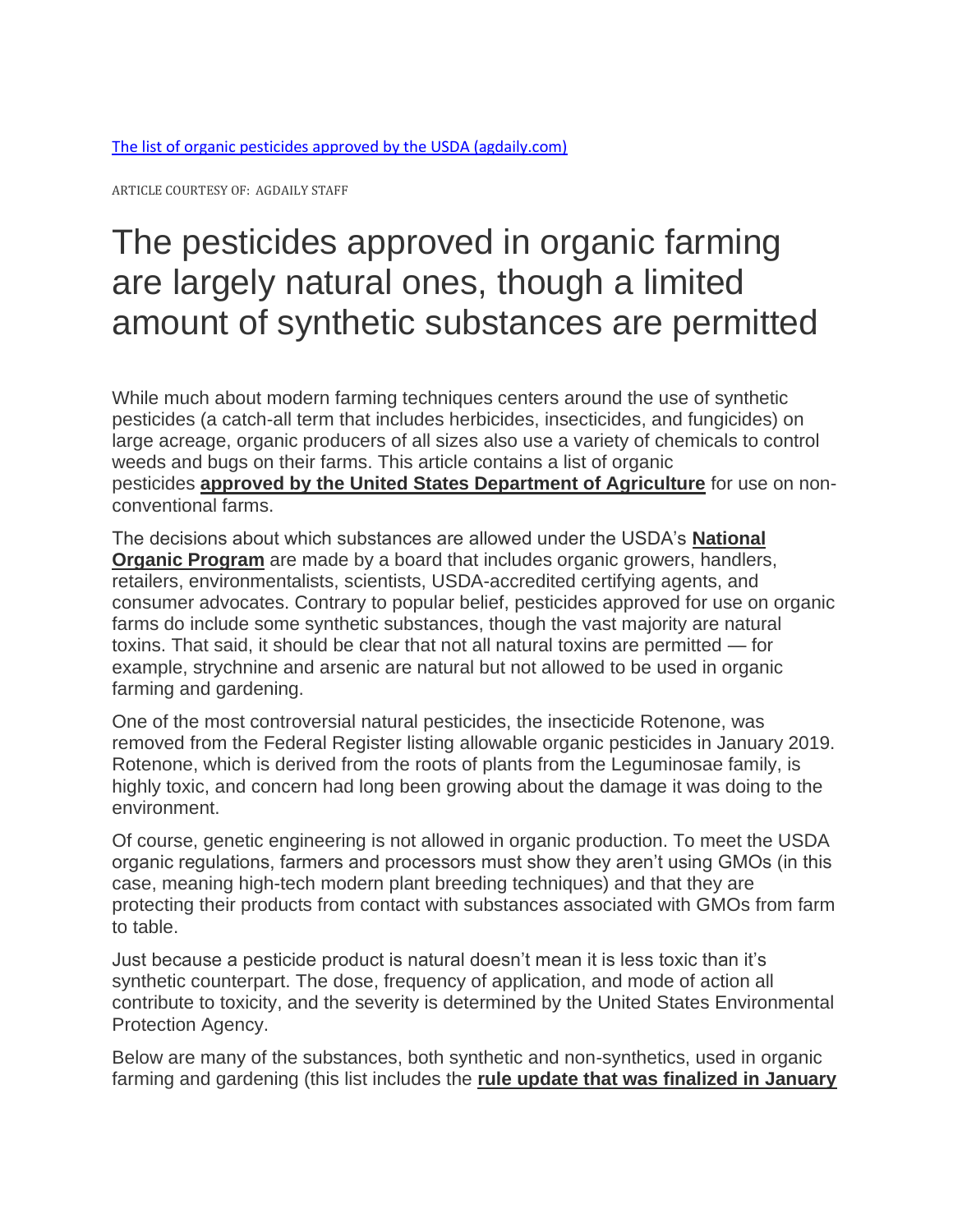**[2019](https://www.govinfo.gov/content/pkg/FR-2018-12-27/pdf/2018-27792.pdf)**). These substances can be sold under **[a variety of brand names](https://www.omri.org/purchase-generic-materials-list)**, which are further detailed in the OMRI Generic Materials List.

A complete list of allowed synthetic substances and prohibited natural substances **[can](https://www.ecfr.gov/cgi-bin/text-idx?c=ecfr&SID=9874504b6f1025eb0e6b67cadf9d3b40&rgn=div6&view=text&node=7:3.1.1.9.32.7&idno=7#sg7.3.205.g.sg0)  [be found here](https://www.ecfr.gov/cgi-bin/text-idx?c=ecfr&SID=9874504b6f1025eb0e6b67cadf9d3b40&rgn=div6&view=text&node=7:3.1.1.9.32.7&idno=7#sg7.3.205.g.sg0)**.

## **List of major substances**

Bacillus subtilis

Bacilus thuringiensis

Beauveria bassiana

Boric acid: Structural pest control, no direct contact with organic food or crops.

Coniothyrium minitans

Copper: Copper hydroxide, copper oxide, copper oxychloride, includes products exempted from EPA tolerance, provided that copper-based materials must be used in a manner that minimizes accumulation in the soil and shall not be used as herbicides.

Copper sulfate: Application rates are limited to levels which do not increase baseline soil test values for copper over a timeframe agreed upon by the producer and accredited certifying agent.

Corn gluten

Cydia pomonella granulosis

### **[Diatomaceous earth](https://www.amazon.com/gp/product/B01D60GAW2/ref=as_li_qf_asin_il_tl?ie=UTF8&tag=vs-agdaily-organic-pesticide-20&creative=9325&linkCode=as2&creativeASIN=B01D60GAW2&linkId=a3b848d10287cf8c811600333b60c99f)**

### **[Gibberellic acid](https://www.amazon.com/gp/product/B07NC7KDHN/ref=as_li_qf_asin_il_tl?ie=UTF8&tag=vs-agdaily-organic-pesticide-20&creative=9325&linkCode=as2&creativeASIN=B07NC7KDHN&linkId=1f1a649b3dbdc601ea976900014eeeba)**

Horticultural vinegar

#### **[Hydrogen peroxide](https://www.amazon.com/gp/product/B086PHBHBF/ref=as_li_qf_asin_il_tl?ie=UTF8&tag=vs-agdaily-organic-pesticide-20&creative=9325&linkCode=as2&creativeASIN=B086PHBHBF&linkId=d858ad6237a111a85d2e64b6271bbdbd)**

Lime sulfer: Including calcium polysulfide

Minerals such as elemental sulfur, bicarbonate, or kaolin clay

Myrothecium verrucaria

Non-detergent **[insecticidal soaps](https://www.amazon.com/gp/product/B000BQL8UY/ref=as_li_qf_asin_il_tl?ie=UTF8&tag=vs-agdaily-organic-pesticide-20&creative=9325&linkCode=as2&creativeASIN=B000BQL8UY&linkId=afdf8bd308fdd7b872afa7438676e86f)**: As a pesticide, fungicide, or algaecide for food crops

Oils, including petroleum, vegetable, and fish oils: Types include dormant, suffocating, and summer oils

Peracetic acid: For use to control fire blight bacteria. Also permitted in hydrogen peroxide formulations at a concentration of no more than 6% as indicated on the pesticide product label

Pheromones and pheromone traps